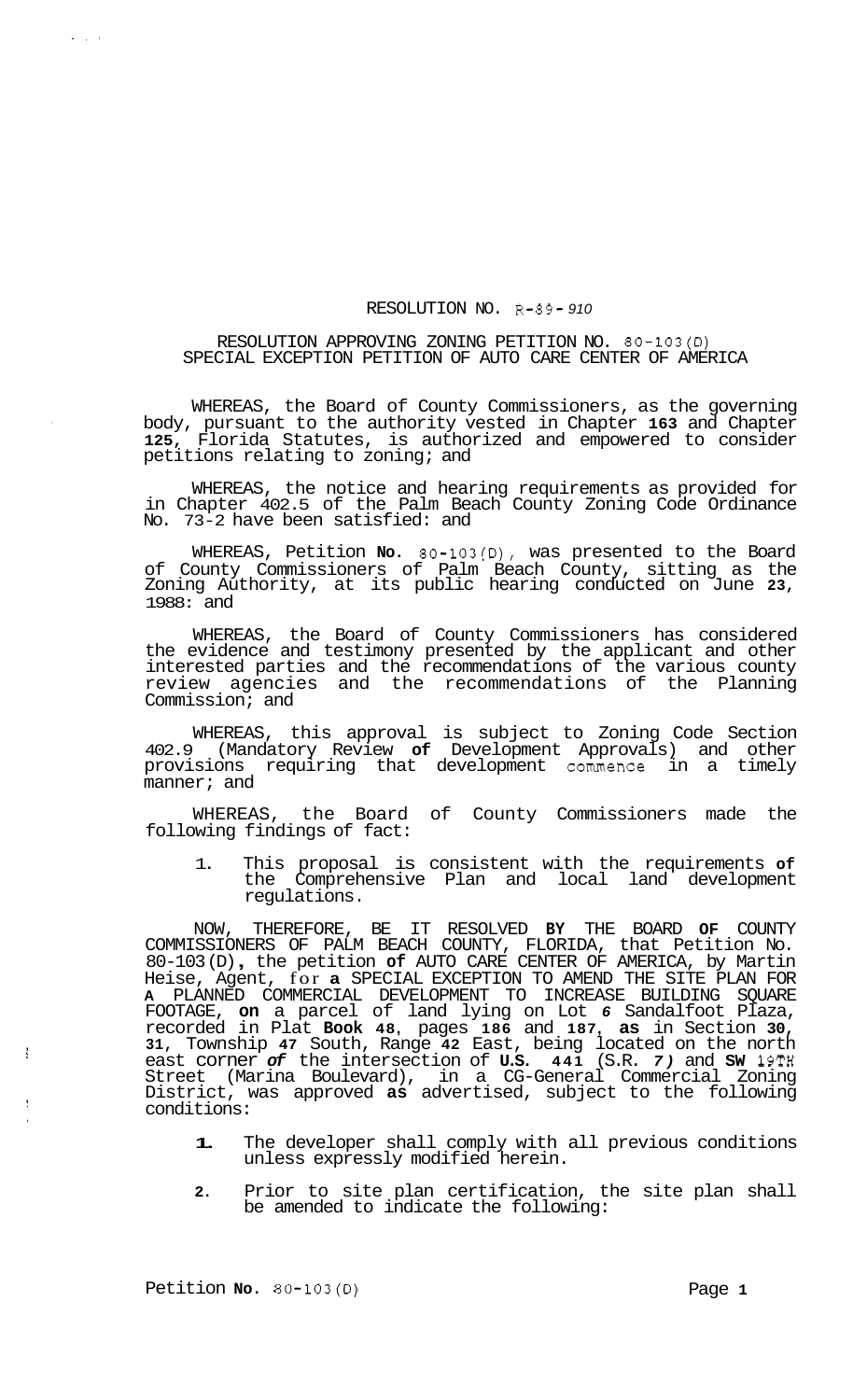- **a. A clearly defined five (5) car stacking distance with by pass lane which does not conflict or interfere with other traffic utilizing the site;**
- **b. Clearly labelled access dimensions;**
- **C. Required perimeter landscape strips:**
- **d. Required transfer of interior landscaping from specialized vehicular use areas to the perimeter of the site; and**
- **e. A clear back up distance for all parking stalls.**
- **3. The Detitioner shall relocate all parking stalls which confiict with:** 
	- Traffic entering the site at the northeast corner;  $\mathbf{a}$ . and
	- **b. Traffic exiting to the one-way drive in a easterly direction.**
- site shall be redesigned and building square 4. The footage reduced as necessary to accommodate the minimum requirement of the Zoning Code and Condition Nos. 2 and 3 above.
- **5. The developer shall provide discharge control and treatment for the stormwater runoff in accordance with all applicable agency requirements in effect at the time of the permit application. However, at a minimum, this development shall retain onsite the stormwater runoff generated by a three (3) year-one (1) hour storm with a total rainfall of 3 inches as required by the Permit Section, Land Development Division. The drainage system shall be maintained in an acceptable condition as approved by the County Engineer. In the event that the drainage system is not adequately maintained as determined by the County Engineer, this matter will be referred to the Code Enforcement Board for enforcement.**
- **6. Within 90 days of approval of this project, the property owner shall convey to Palm Beach County by road right-of-way warranty deed for S.W. 19th Street, 60 feet from centerline free of all encumbrances and encroachments. Petitioner shall provide Palm Beach County with sufficient documentation acceptable to the Right of Way Section to ensure that the property is free of all encumbrances and encroachments. Right-of- way conveyances shall also include "Safe Sight Corners" where appropriate at intersections as determined by the County Engineer.**
- **7. The developer shall design the drainage system such that storm water runoff from the parking areas and paved surfaced area shall be separate from those areas**

 $\sim 10^{11}$  .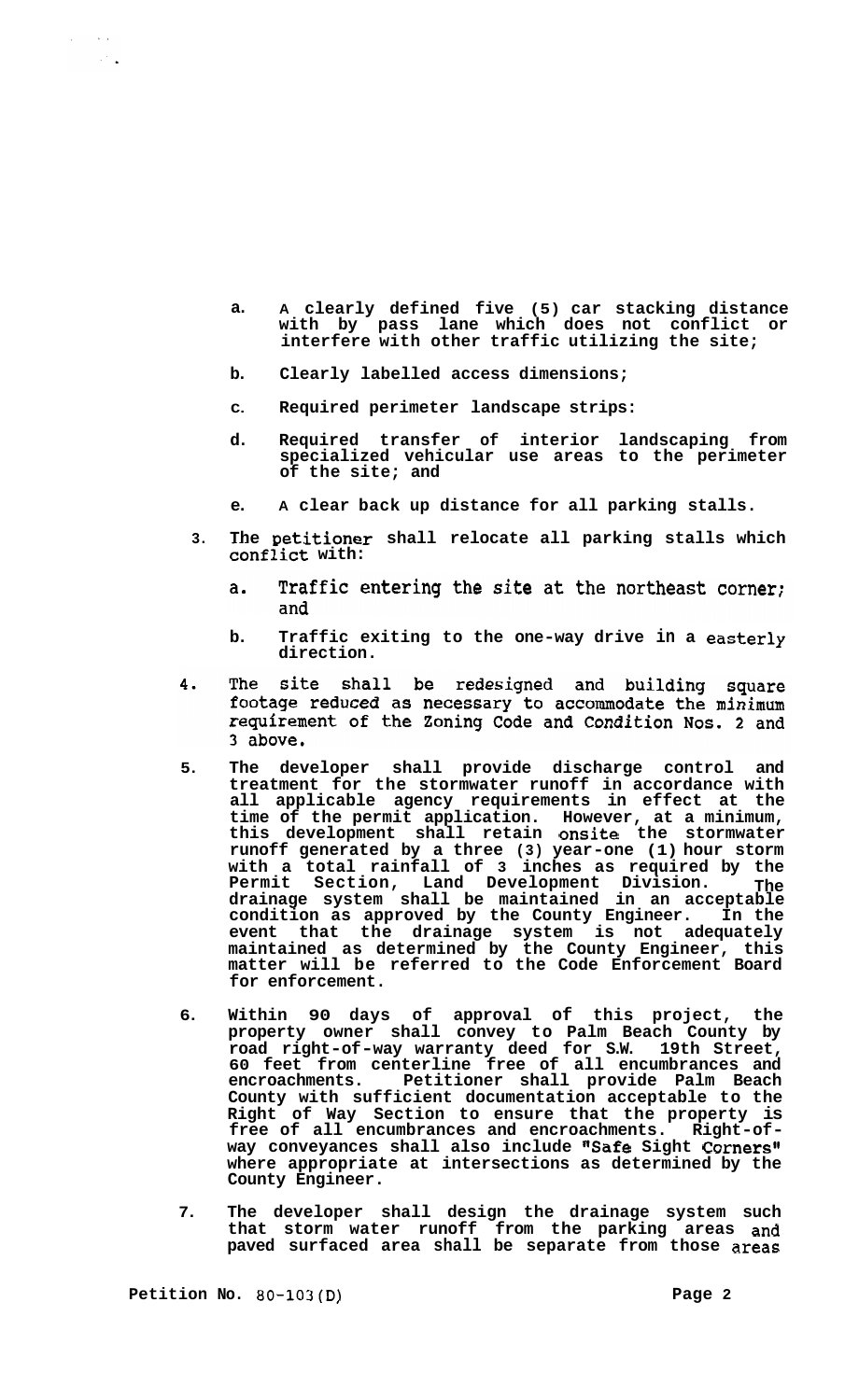**which may contain hazardous or undesirable waste from the proposed site.** 

- *8.*  **The property owner shall pay a Fair Share Fee in the amount and manner required by the "Fair Share Contribution for Road Improvements Ordinance" as it presently exists or as it may from time to time be amended. The Fair Share Fee for the proposed 6,420 square feet addition presently is \$7,903.00 (295 trips X \$26.79 per trip).**
- **9. Generation and disposal of hazardous effluents into sanitary sewerage system shall be prohibited unless adequate pretreatment facilities approved by the Florida Department of Environmental Regulation (FDER) and Agency responsible for sewage works are constructed and used by project tenants or owners generating such effluents.**
- **10. Sewer service is available to the property. Therefore, no septic tank shall be permitted on the site.**
- **11. Water service is available to the property. Therefore, no well shall be permitted on the site to provide potable water.**
- **12. The petitioner shall relocate the dumpster to an alternative location that allows for the realignment of the west to east one-way drive around the stacking area.**
- **13. No retail sales shall be allowed on site, except ancillary to the proposed auto service uses.**
- **14. No off-premise signs shall be permitted on the site.**
- **15. Failure to comply with the conditions herein may result in the denial or revocation of a building permit: the issuance of a stop work order: the denial of a Certificate of Occupancy on any building or structure: or the denial or revocation of any permit or approval for any developer-owner, commercial-owner, lessee, or user of the subject property. Appeals from such action may be taken to the Palm Beach County Board of Adjustment or as otherwise provided in the Palm Beach County Zoning Code. Violations of the conditions herein shall constitute violation of the Palm Beach County Zoning Code.**

 $\mathbf{v} \in \mathbb{R}^{d \times d}$